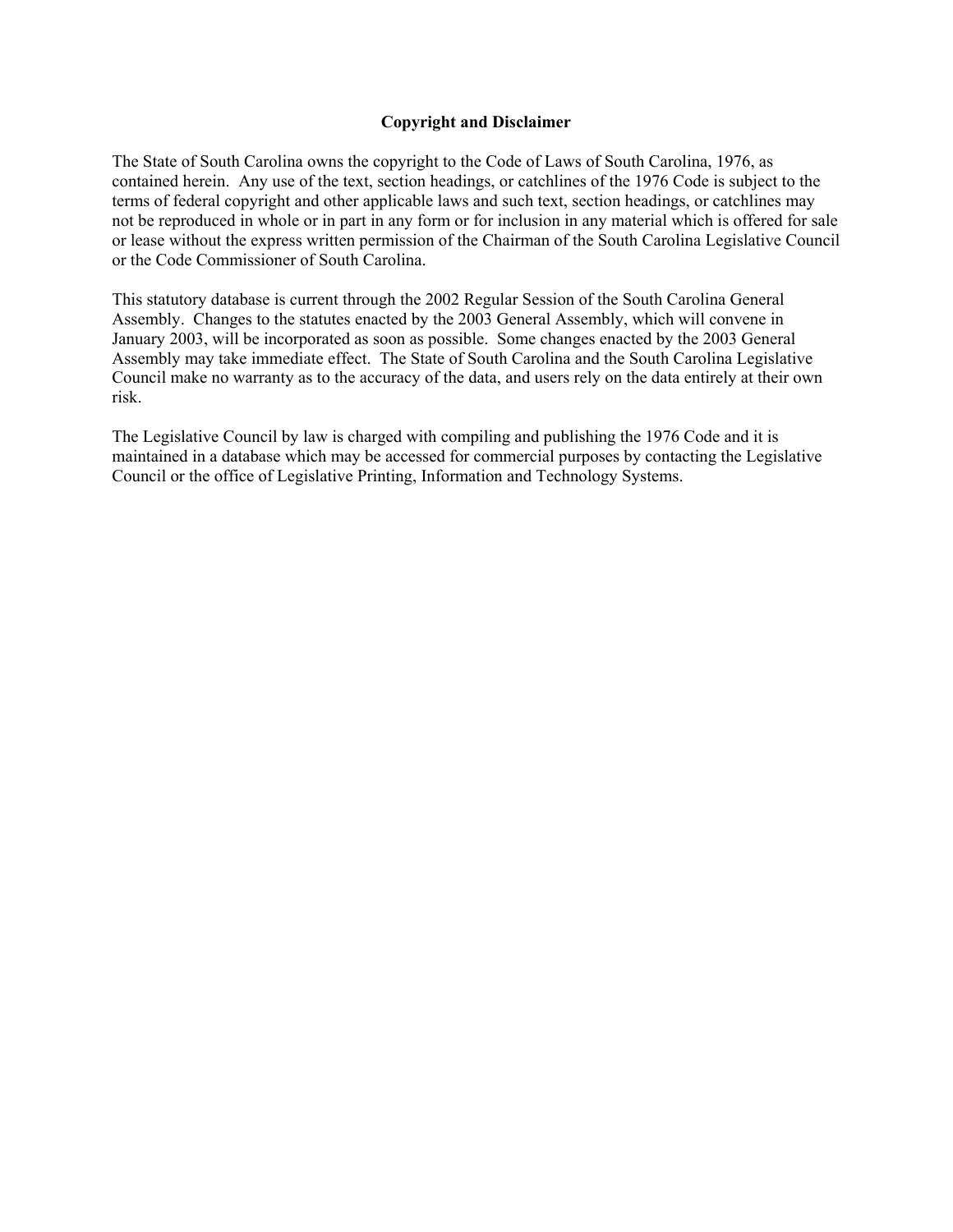## CHAPTER 35.

## CANCER

## **SECTION 44-35-5.** Short title.

Sections 44-35-10 through 44-35-100 may be cited as the Central Cancer Registry.

**SECTION 44-35-10.** Formulation of plan for cancer prevention, detection, and surveillance programs.

The Department of Health and Environmental Control, in conjunction with hospitals and entities throughout the State, shall formulate a plan for cancer prevention, detection, and surveillance programs and for care of persons suffering from cancer to meet standards of care set forth by nationally recognized and approved accrediting bodies.

**SECTION 44-35-20.** Establishment, administration, and purpose of central cancer registry.

(A) There is established the South Carolina Central Cancer Registry and, to the extent funds are available, the Department of Health and Environmental Control shall administer this as a statewide population-based registry of cancer cases with a diagnosis date after December 31, 1995.

(B) The purpose of the registry is to provide statistical information that will reduce morbidity and mortality of cancer in South Carolina. This information must be used to guide cancer control effort in the State by assisting in prevention and early detection of cancer, extending the life of the cancer patient, identifying high-risk groups or areas in the State with cluster of cancer cases, and improving cancer treatment.

(C) The registry shall receive, compile, analyze, and make available epidemiological and aggregate clinical cancer case information collected from all health care providers who diagnose and/or treat cancer patients in this State. The registry shall meet national standards of completeness and timeliness of case reporting and quality of data. Annual reports of aggregate cancer data must be provided to reporting facilities and physicians in the State.

**SECTION 44-35-30.** Reporting requirements; applicable regulations.

(A) A provider who diagnoses and/or treats cancer patients and does not report to a regional cancer registry shall report specific case information to the registry in accordance with regulations promulgated by the Department of Health and Environmental Control. These regulations shall include, but are not limited to, the reportable case listing, data elements to be collected, the content and design of forms and reports required by this section, the procedures for disclosure of information gathered by the registry, and other matters necessary to the administration of this section. The regulations shall include these data elements:

(1) complete demographic information;

(2) occupational and industrial information to the extent available;

(3) date and confirmation of initial diagnosis;

(4) pathological information characterizing the cancer, including cancer site and cell type, stage of disease, and initial treatment information, to the extent available, in the medical record.

A provider participating in a regional registry is not required to report to the Central Cancer Registry. Reporting providers must not incur additional expense in providing information to the registry.

(B) Regional registries shall report data on behalf of providers in their area to the Central Cancer Registry.

**SECTION 44-35-40.** Confidentiality; data release protocol.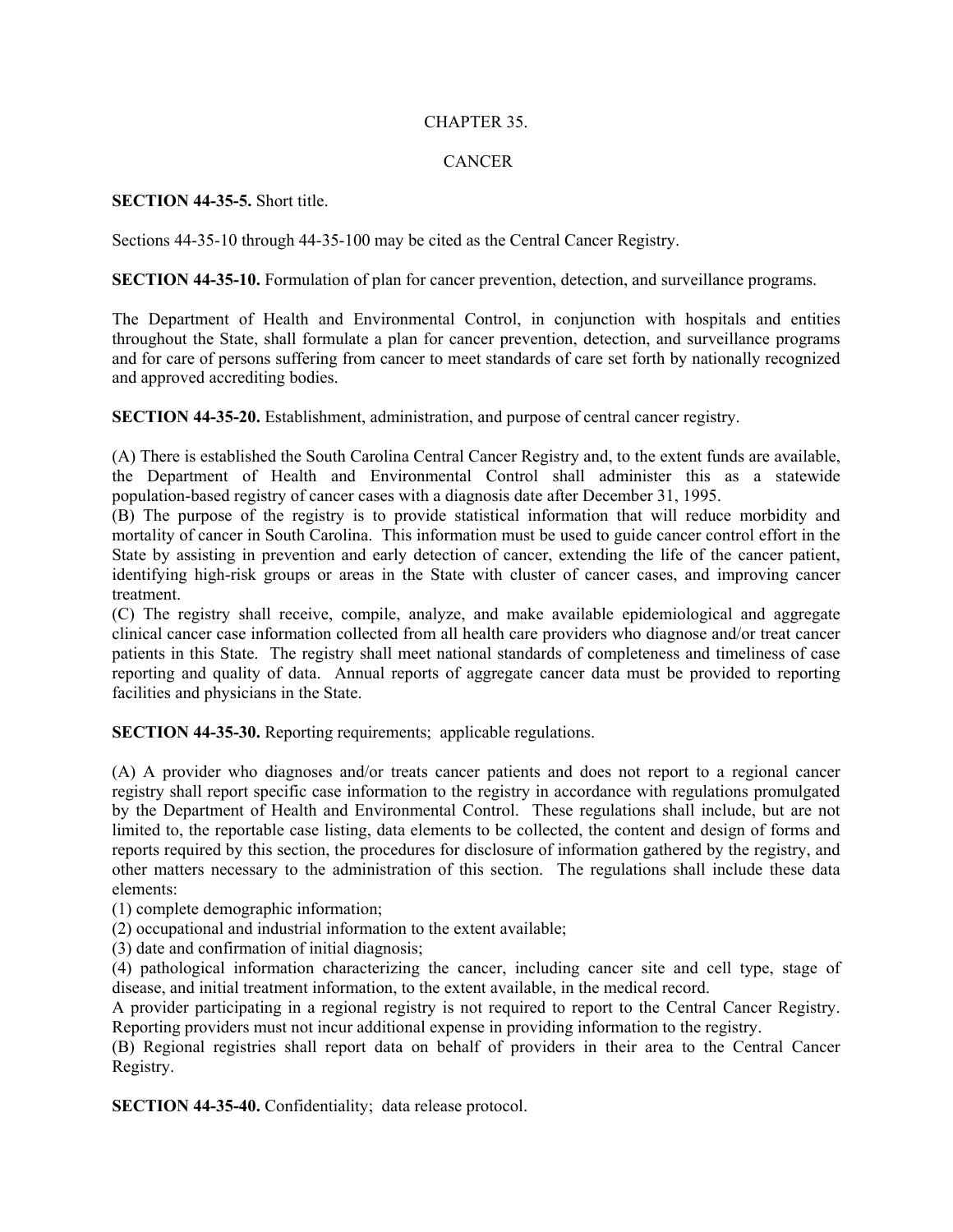Information that could identify the cancer patient must be kept strictly confidential in accordance with the administrative policy of the Department of Health and Environmental Control. This information must not be open for inspection except by the individual patient or the patient's authorized representative. Procedures for the disclosure of confidential information to researchers for the purposes of cancer prevention, control, and research must be promulgated in regulations. The data release protocol developed in coordination with the South Carolina Budget and Control Board, Office of Research and Statistical Services, must be utilized by the registry to determine appropriate use and release of cancer registry data.

**SECTION 44-35-50.** Coordination of collection and report of cancer data.

The registry shall coordinate, to the fullest extent possible, with the State Budget and Control Board, Office of Research and Statistical Services, for the complete, timely, and accurate collection and reporting of cancer data.

**SECTION 44-35-60.** Immunity from civil or criminal liability.

A provider or regional registry making a case report or providing access to cancer case information to the registry is immune from any civil or criminal liability that might otherwise be incurred or imposed.

**SECTION 44-35-70.** Acquisition of laboratories, hospitals, or other property.

The Department of Health and Environmental Control may, to the extent of and within the available funds which may be provided, acquire laboratories, hospitals, or other property, either real or personal, by gift, purchase, devise or otherwise, as the department considers advisable to afford proper treatment and care to cancer patients in this State and to carry out the intent and purpose of this chapter.

**SECTION 44-35-80.** Discretionary aid to cancer patients.

The Department of Health and Environmental Control may furnish aid to cancer patients who are residents of this State to the extent of and within the available funds as the department considers proper. The department may administer this aid in any manner which, in its judgment and with the approval of the Cancer Control Advisory Committee, provided for in Section 44-35-90, will afford greater benefit for the prevention, detection, and control of cancer throughout the State.

**SECTION 44-35-90.** Powers, duties, and purpose of Cancer Control Advisory Committee.

There is established within the Department of Health and Environmental Control the Cancer Control Advisory Committee. The department shall appoint the members of the committee which must consist of qualified physicians, researchers, other experts engaged professionally in cancer prevention and care in South Carolina, and health care consumers. The committee shall advise and make recommendations to the department about the formulation and implementation of a comprehensive cancer prevention and control program through its review of cancer control services throughout the State. The committee shall:

(1) advise the department on professional issues pertaining to cancer prevention, detection, care and surveillance;

(2) participate in the evaluation of cancer programs and services offered through the department;

(3) serve as advocates for the poor and underserved patients through support of the state-aid cancer clinics;

(4) assist the department in maintaining liaison with the community and other health care providers; and